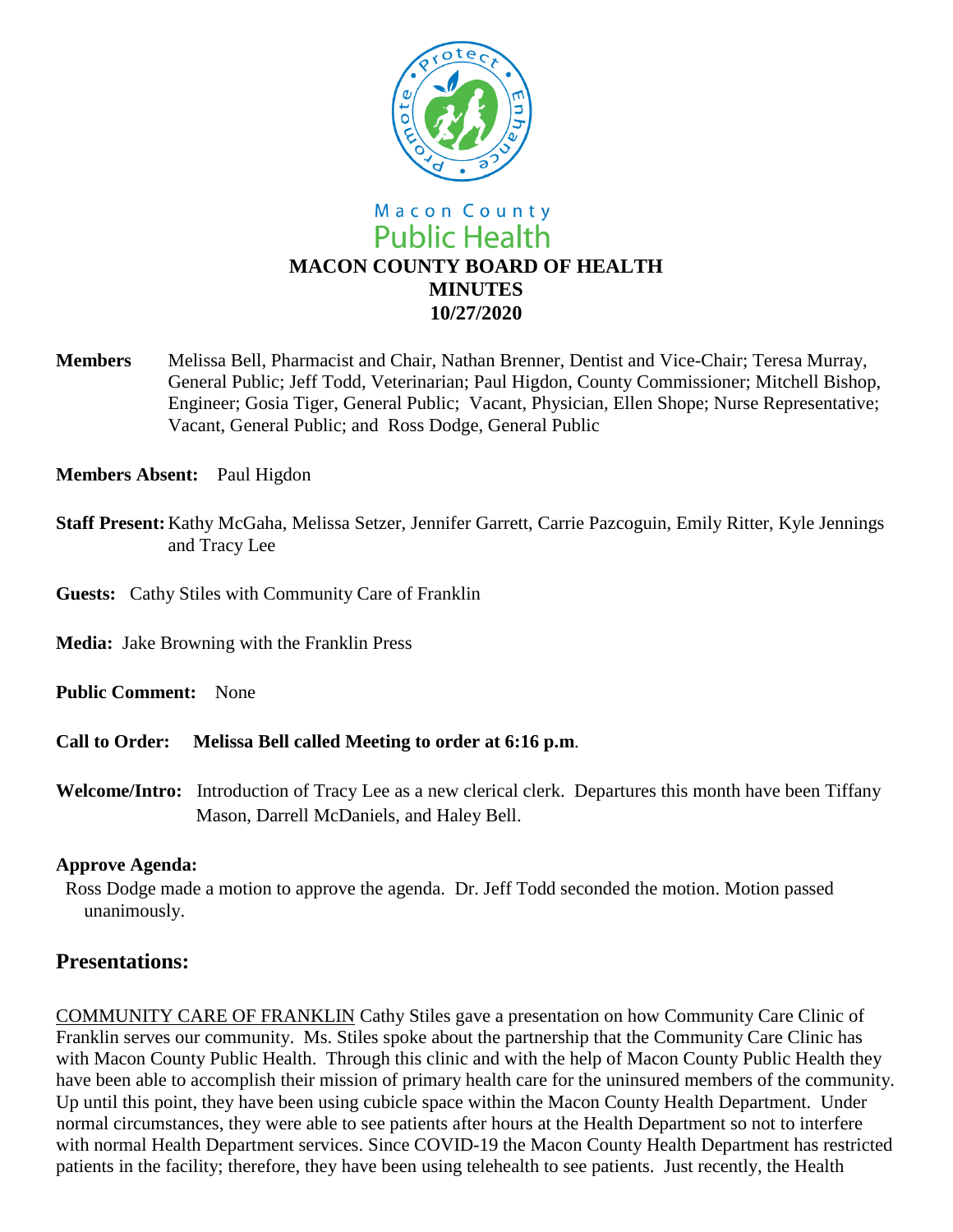Department has allowed them to start seeing patients with chronic illnesses on Wednesday evenings, and continuing seeing patients using telehealth for those who are unable to come in. Ms. Stiles stated that she is checking temperatures and screening patients before they are able to enter the building. They have recently expanded their medication program through the North Carolina Medication Assistance Program, this is one of the reasons they have requested the extra space. They have always been able to give out a month supply of simple meds to the uninsured patients, and then refer them over to the Medication Assistance Program. Patients do not always make it to the Medication Assistance Program to pick up their medication. This is why the Community Care Clinic has been looking at expanding their Medication Assistance program. They would also like to expand and make this program available to Health Department patients and people who receive assistance from the Department of Social Services. With this expansion, they would to be able to see patients during the day instead of just in the evenings.

### **Approve Minutes from Previous Meetings:**

 Nathan Brenner made a motion to accept the minutes. Dr. Jeff Todd seconded the motion. The motion passed unanimously.

### **Old Business:**

COVID-19 Update, Jennifer Garrett gave an update on the COVID-19 numbers for Macon County and how the virus is affecting Macon County Public Health. As of today, Macon County has had 748 cases, with only one new positive today. That means as of today there are 30 active cases, 711 that have recovered, 7 deaths, 90 test that are pending results and 6,321 has been tested. The call center has taken over 15,000 call, some days the call center has received over 200 calls. Mrs. Garrett stated that they are still testing 3 days a week. Monday & Friday from 8:30-2:00, and on Wednesday from 8:30-12:00 then switch over to flu shots from 2:00-5:00. We will still test Wednesday and Friday through the hurricane/tropical storm. Mrs. Garrett stated that Macon County Public Health has received the new COVID-19 rapid test, but it will be sometime before they are able to start using it. New policy and procedures for the rapid testing will be in place before it we will start using the test, stated Mrs. Garrett. A question was asked if this test had to be sent off site; Mrs. Garrett advised the board that this test does not require a lab off site to process it; our lab at the health department or a nurse can process the rapid test. Those that will be performing the test will have to have training before testing begins. Mrs. Garrett also stated that they are encouraging the community to get a flu shot this year.

Mrs. McGaha stated that the Animal Service's staffed is short, due to COVID-19. They are still operating, but at a very limited capacity. The earliest Animal Services can open back up to the public will be Monday, November. 2<sup>nd</sup>. Appalachian Animal Rescue is working with Animal Services to house any animals that being are brought to Animal Services.

COMMUNITY CARE OF FRANKLIN, Mrs. McGaha gave an update where they are with finding space for Community Care of Franklin with in the Health Department. Mrs. McGaha asked Emily Ritter to speak about the use of the Health Ed room, which was the space Community Care was suggesting be remodeled. Ms. Ritter stated that Cathy Stiles plan wants to reutilize the Health Ed workroom. This room is not only a workroom for Health Education; it is used by Population Health, BCCCP program, CC4C program along with many other programs and serves a meeting room. The different programs use this room for training, education, and essential projects that are required in order for Macon County Public Health to maintain state and federal funding. Ms. Ritter also wanted the board members to keep that in mind when discussing the decision about Community Care that our other two meeting rooms are used by the call centers and the A/B room, which this meeting is held in, is shared with the Department of Social Services. Mrs. McGaha stated that she and Cathy Stiles have been meeting to look at different options. Mrs. McGaha had suggested changing the cubical area around, or building offices in a section of the lobby. They recently met with Mike Cope, Director of Maintenance to discuss the different options. Mr. Cope stated that the cheapest option would be to build the two offices in a portion of the lobby. This would meet two of the three goals that they have for expansion. The only thing they would not be able to do provide sick visits. Each one of the offices built in the lobby will be 10x11,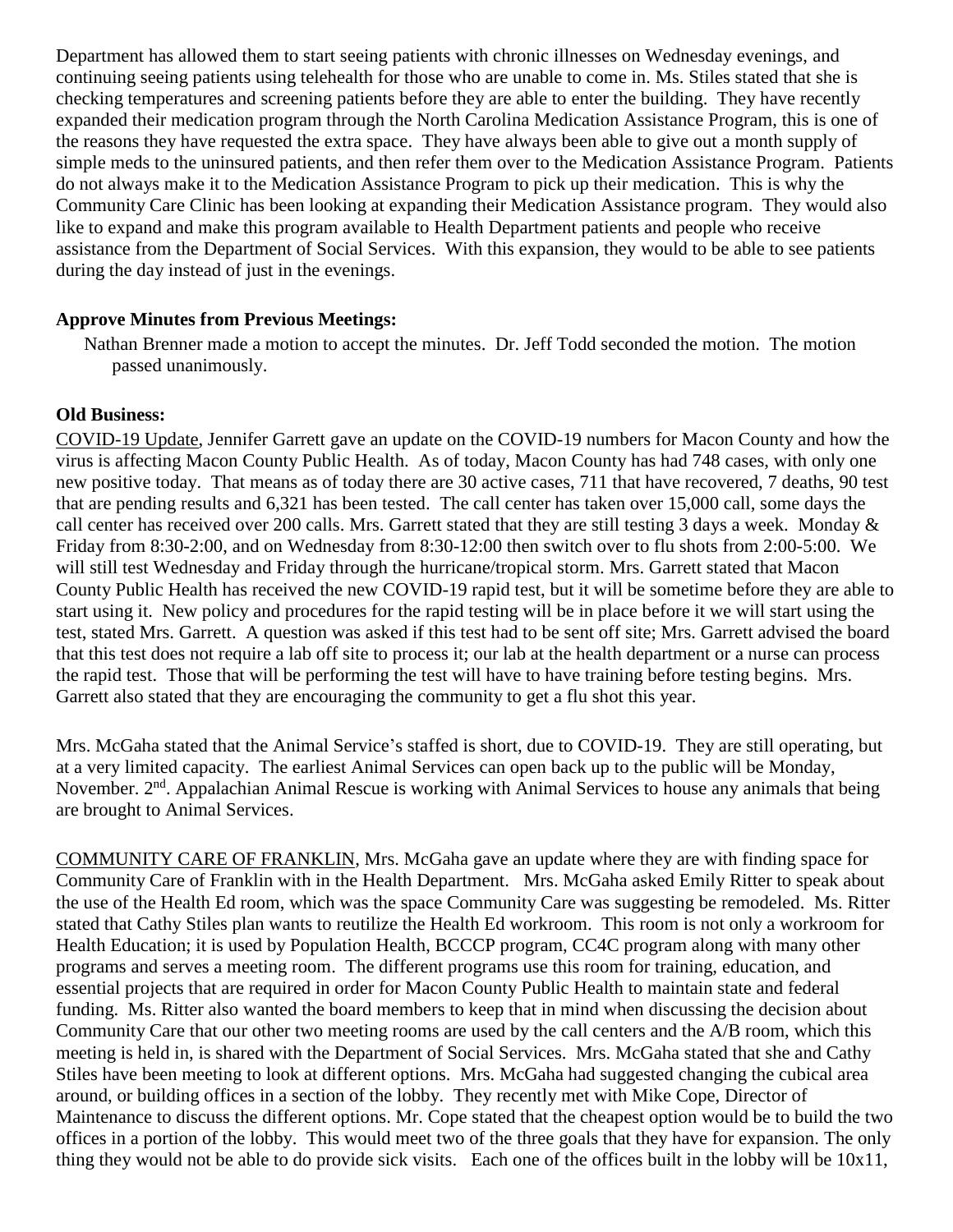one would be an office and the other would be for the Medication Assistance Program. Mr. Cope also stated that this project could be finished by the end of the year before the grant ran out. Cathy stated that they see about 1000 patients a year and they hope to work more with Macon County Public Health and the Department of Social Services to provide services to patients.

## **New Business:**

ENVIRONMENTAL HEALTH APPLICATION, Kyle Jennings advised the board members that there is a copy of the additional page in their packet will included to the Onsite Wastewater and Well application. This page will be attached to the front of the application with a list of items that need to be completed prior to a site visit. The reason for this additional page is that Environmental Health has been receiving a lot of application, when inspectors arrive at the site; the property owner has not completed the necessary steps prior to the visit. This additional page has a list of items that is to be completed prior to site being evaluation. Many people are not familiar with the process and this is causing the site visit to take a lot longer than it should. With this guidance, they will know exactly what is needed to be complete before site evaluation so no additional revisit fees are accrued. Some examples of what is needed from the homeowner are things like; mark house placement, mark property lines, and etc. This information will be forward to the Board of Realtors so they will be able to get a feel for what to expect as well. The goal with this additional page is the ability to complete sites in a timelier manner. Mr. Jennings was asked if he was having a hard time filling the positions in Environmental Health. Mr. Jennings replied that it is hard to find someone that is already authorized as a Registered Environmental Health Specialist. If a person is not authorized as an REHS it would be approximately 9 months before they would be able to be out on their own due to strict certifications. Melissa Bell stated that she thinks the cover sheet is a good idea in helping the process.

BILLING CODE, Carrie Pazcoguin stated that Macon County Public Health has received notice that there is a new billing code for COVID-19 testing that the departments can use to bill Insurance Companies and Medicaid. This code would allow MCPH to be reimbursed \$23.46 for each COVID-19 test done. This charge will only be billed to the insurance companies, no patient will be billed this fee.

Ross Dodge made a motion to approve the new code. Gosia Tiger seconded that motion. Motion passed unanimously.

BUDGET UPDATE, Carrie Pazcoguin gave an update on the FY21 budget, and explained that the numbers this year are off due to COVID-19. The department has not been able to generate much revenue since we have limited our services for the last 6 months. They have been able to drawn down most of the money from the State Aid to County budget. No budget set for Adult dental because the program is now closed. Mrs. Pazcoguin covered the expenses and revenues up through the end of September and explained that most programs have waivers that run through the end of the year.

HOLIDAY MEETING SCHEDULE, Kathy McGaha stated that the next two meeting would be on the same week as a Holiday, therefore would the Board like to move those meetings to a different week? This would change the November meeting from November  $24<sup>th</sup>$  to November 17<sup>th</sup> and change the December meeting from December 22<sup>nd</sup> to December 15<sup>th</sup>.

Ross Dodge made a motion to approve the change for the November and December meeting dates. Dr. Jeff Todd seconded that motion. Motion passed unanimously.

2021 MEETING SCHEDULE, Kathy McGaha asked the board members to refer to the 2021 schedule in their handouts. The one change that was made to the schedule for next year is for November and December, the